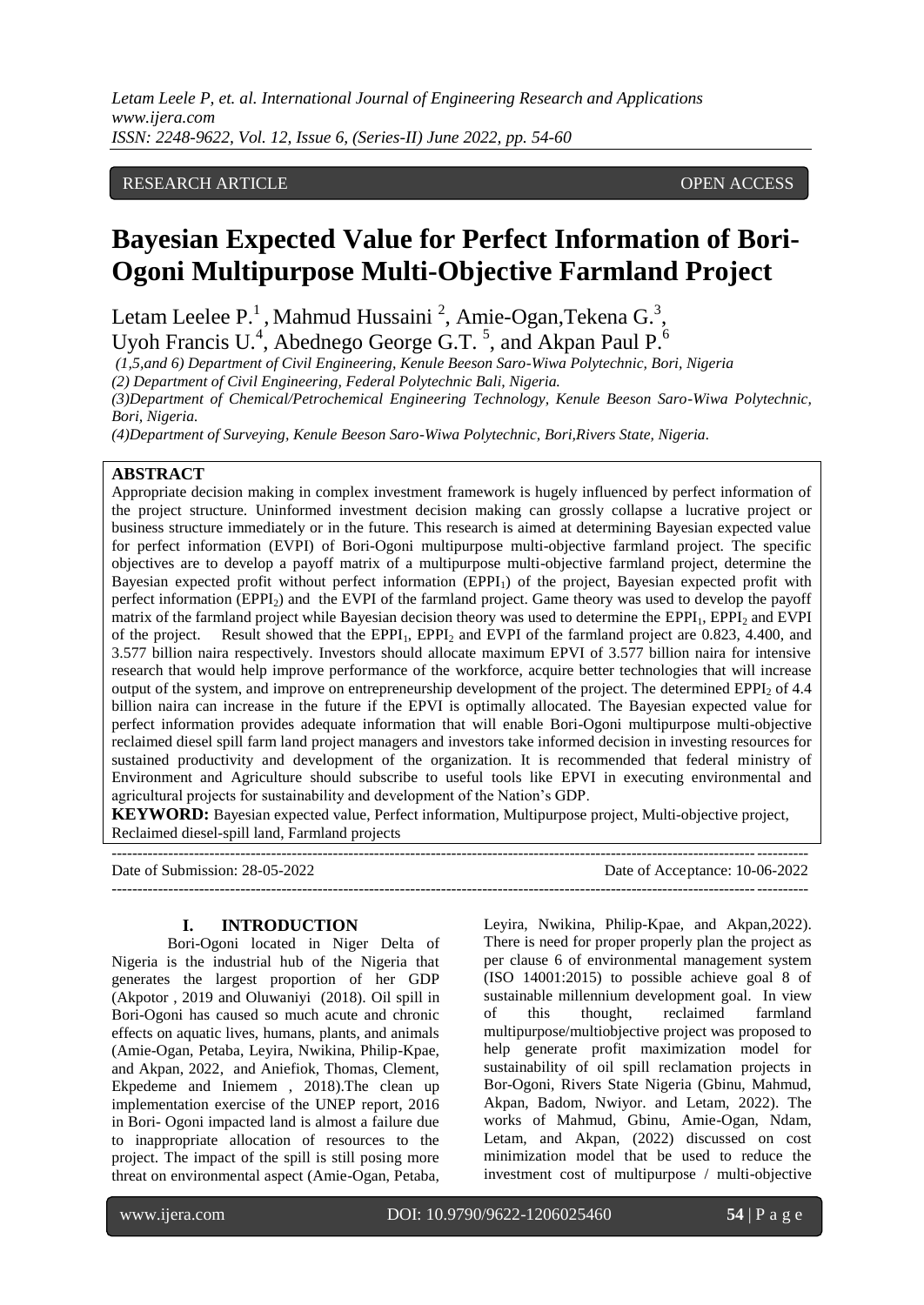reclaimed diesel spill farm land projects. The developed profit and cost optimization models yielded billions of naira per annum based on the works of Mahmud et al.,(2022) and Gbinu et al.,  $(2022)$ 

To sustain this project, Bayesian decision theory for certainty and uncertainty need to be factored into the multipurpose/ multi-objective farmland project. Several scholars have implemented Bayesian decision theory to solve complex system problems. Angelini, (2019) showed how Bayesian prior analysis, preposterous analysis, posterior analysis provides managers and investors the best framework or models to take informed decision. Yamazaki and Motomura, (2019) demonstrated how Bayesian models can be used to detect hidden cause of losses in complex multipurpose/ multi-objective farmland project to minimize unexpected futuristic losses. The thoughts of Martel-Escobar, Vázquez-Polo and Hernández-Bastida (2018); David, Fabrizio, and Refik (2019), and Mihali, Van Opheusden , and Ma (2017) showed how Bayesian inference is used to audit prior information using complex entropy priors. This makes it possible to audit errors in complex multipurpose/multi-objective farmland project structures proposed by Gbinu et al., (2022) and Amie-Ogan et al.,(2022). Bayesian decision theory can be used to take optimal market decision that can optimally yield much more profit to further develop and sustain the farmland project ( Ramalakshmi and Sharathchandra,2015). The thought Valdés , Cheng ,Comendador and Nieto (2018) combined Bayesian Network and information theory to forecast mid air accident reoccurrence in aviation industry. Schneps, Overill, and Lagnado ,(2018) revealed that Bayesian decision models can be used to rank the impact of multipurpose/multi-objective farmland project structure to suggest possible future modifications of the system for improvement and sustainability. Xiang and Landschoot, (2019) developed a modalbased Bayesian interference to accomplish estimation of the directions of arrivals (DoAs) of sound sources. In the view of Stengård and van den Berg (2019); Rigoli , Mathys , Friston and Dolan (2019); Wei (2019); Lee,Wang, Vlahov , Brar and Theodorou (2018),and Shen and Ma (2016), Bayesian decision theory is useful in scaling workers performances based on perceptual decisionmaking task and to suggest how incentive value of an option is affected by other options available during choice and by options presented in the past. This will help increase returns of investment of the project and the model can be replicated in other multipurpose multi-objective projects (Hardwicke, Tessler, Peloquin, and Frank ,2018; Cook and Puri, 2017 and Davis ,Kisiel and Duckstein, 2018)

Scholars have not explored the Bayesian expected value for perfect information in multipurpose/multi-objective projects. The identified research gap will help investors and manager to trace present and future constrains that can cause losses or eventual collapse of the project. This research is aimed at determining the Bayesian expected value for perfect information on the farmland project. In the views of Taha (2013), decision making under uncertainty, as under risk, involves alternative actions whose payoffs depend on the (random) states of nature. Many managerial decisions, however, are made with some uncertainty. Managers, authorise substantial financial investments with less than complete information about product demand. As the decisions taken by a manager govern the fortunes of business , right decisions will have a salutary effect while the wrong ones may prove to be disastrous, it is extremely important to choose the appropriate decision. Decision theory provides a rational approach to the managers in dealing with problems confronted with partial, imperfect or uncertain future conditions (Taha, 2013).

Gupta(2014) considered a scenario where the occurrence of state of nature was associated with probability. Complete and accurate information about the future demand, referred to as perfect information, would remove all uncertainty from the project's lifespan. The EVPI enables investor's to know in advance how the demand for goods or services would be daily, weekly, monthly and yearly. In such circumstance investors would make appropriate preparations to satisfy the needs of his customers daily, weekly, monthly and yearly to obtain the conditional profit values in condition of perfect information. The maximum amount of money needed for investment to increase investors expected daily profit can be determined. The EPVI is also equal to the minimum EOL. EPVI is an important concept in decision analysis, for a given problem , EVPI represent the maximum amount a person should pay to get additional information on which may be based on the decision alternative. It is also the difference between the expected profit with perfect information and the expected profit without perfect information (Gupta,2014).

# **II. MATERIALS AND METHODS**

The materials used in this research include secondary data obtained from the ministry of agriculture and environment. Game theory was used to develop a payoff matrix. The developed payoff matrix was used to develop the EPVI tables showing the conditions for probability and state of nature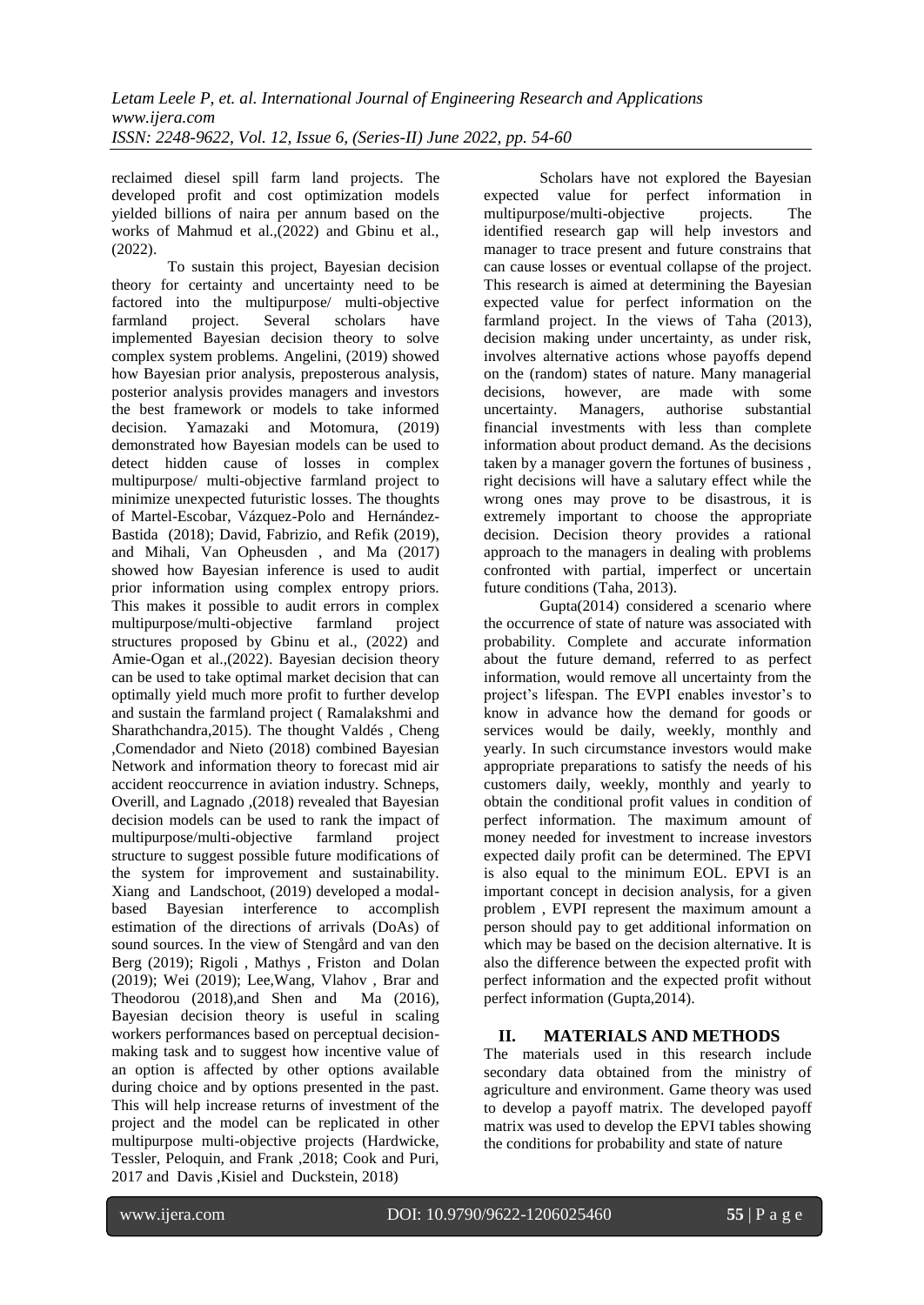# **2.1 Model assumption for development of payoff matrix** i. The g

- The game has a mixed strategies. (Player A and Player B)
- ii. Player A is a minimizer with an objective function of minimizing the cost of cultivating and rearing maize, yam, cassava, palm fruit and fish.
- iii. Player B is a Miximizer with an objective function of maximizing profit from the five hectres of reclaimed diesel spilled land in Bori.
- iv. The payoff matrix is obtained from the accrued benefit of cultivating maize, cassava, yam oil palm and rearing fishes on five hectares of reclaimed diesel spilled land in Bori.
- v. Diesel spill occurred on 10%, 32%, 10%, 23% and 25% of land in Hectares A,B,C,D,E and F of Bori respectively.

#### **Table 2.1. Payoff matrix of accrued benefit from farm produce on five hectares of reclaimed diesel spill farmland in Bori** Player A

|          |                  | Maize  | Cassava | Yam    | Oil Palm | Fishery |
|----------|------------------|--------|---------|--------|----------|---------|
|          |                  |        |         |        |          |         |
|          | <b>Hectare A</b> | 149550 | 229550  | 526550 | 529100   | 4401000 |
|          | <b>Hectare B</b> | 149550 | 229550  | 526550 | 529100   | 4401000 |
| Player B | Hectare C        | 149550 | 229550  | 526550 | 529100   | 4401000 |
|          | Hectare D        | 149550 | 229550  | 526550 | 529100   | 4401000 |
|          | Hectare E        | 149550 | 229550  | 526550 | 529100   | 4401000 |

#### **Table 2.2. Payoff matrix of accrued benefit from farm produce on five hectares of reclaimed diesel spill farmland in Bori per hectare in billion naira**

|          |           | Maize | Cassava | Yam | Oil Palm | Fishery |
|----------|-----------|-------|---------|-----|----------|---------|
|          | Hectare A | 0.1   | 0.2     | 0.5 | 0.5      | 4.4     |
| Player B | Hectare B | 0.1   | 0.2     | 0.5 | 0.5      | 4.4     |
|          | Hectare C | 0.1   | 0.2     | 0.5 | 0.5      | 4.4     |
|          | Hectare D | 0.1   | 0.2     | 0.5 | 0.5      | 4.4     |
|          | Hectare E | 0.1   | 0.2     | 0.5 | 0.5      | 4.4     |

#### Player A

Since diesel spill occurred on 10%, 32%, 10%, 23% and 25% of land in Hectre A,B,C,D,E and F of Bori respectively. The new payoff matrix becomes.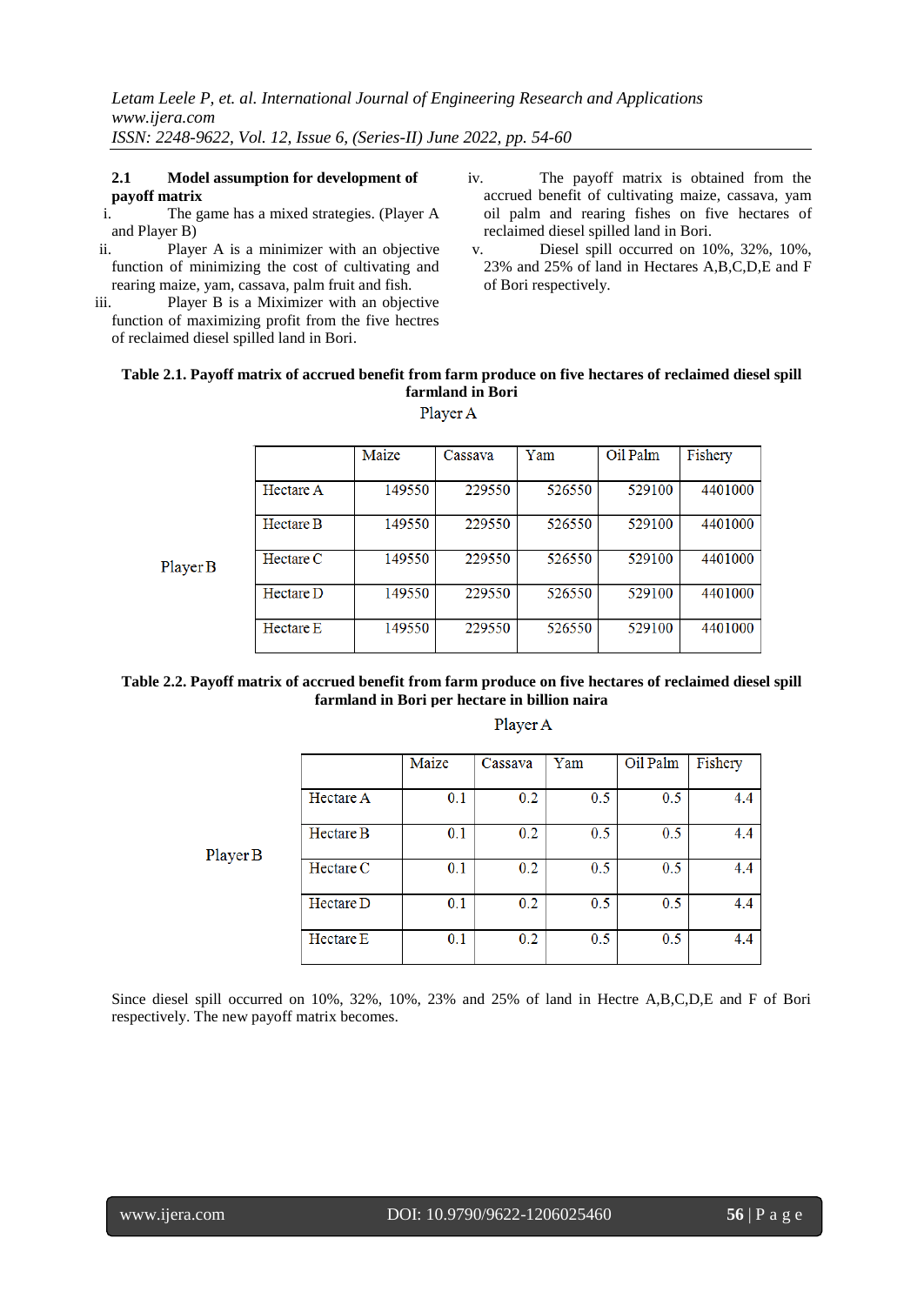*Letam Leele P, et. al. International Journal of Engineering Research and Applications www.ijera.com ISSN: 2248-9622, Vol. 12, Issue 6, (Series-II) June 2022, pp. 54-60*

#### **Table 2.3. Payoff matrix of diesel spill on 10%, 32%, 10%, 23% and 25% of land in Hectares A,B,C,D,E and F of Bori respectively.**

|          |                  | Player A |         |      |          |         |  |
|----------|------------------|----------|---------|------|----------|---------|--|
|          |                  | Maize    | Cassava | Yam  | Oil Palm | Fishery |  |
|          | Hectare A $10\%$ | 0.01     | 0.02    | 0.05 | 0.05     | 0.44    |  |
|          | Hectare B $32\%$ | 0.04     | 0.07    | 0.16 | 0.16     | 1.32    |  |
| Player B | Hectare $C$ 10%  | 0.01     | 0.02    | 0.05 | 0.05     | 0.44    |  |
|          | Hectare $D$ 23%  | 0.03     | 0.05    | 0.11 | 0.11     | 0.88    |  |
|          | Hectares $E$ 25% | 0.01     | 0.02    | 0.05 | 0.05     | 0.44    |  |

The new payoff matrix would be used to develop EPVI tables for Bayesian analysis

#### **III. ANALYSIS OF EXPECTED VALUE OF PERFECT INFORMATION**

Complete and accurate information about the future demand, referred to as perfect information, would remove all uncertainty from the problem of occurrence of state of nature with probabilities. The payoff matrix is used to produce a conditional table under uncertainty as shown in table 3.1

| State of nature   |             | Expected profits from different Farm types (billion naira) |         |     |          |         |  |
|-------------------|-------------|------------------------------------------------------------|---------|-----|----------|---------|--|
| (Lands)           | Probability | Maize                                                      | Cassava | Yam | Oil Palm | Fishery |  |
| Hectare A         |             |                                                            | -       |     | -        | 0.440   |  |
| <b>Hectares B</b> |             |                                                            |         |     |          | 1.320   |  |
| Hectare C         |             |                                                            |         |     |          | 0.440   |  |
| Hectares D        |             |                                                            |         |     |          | 0.880   |  |
| Hectare E         |             |                                                            |         |     |          | 0.440   |  |

**Table 3.1Conditional table under certainty (billion naira)**

The conditional table under uncertainty is used to produce the expected profit table with perfect information as shown in table 3.2. and table 3.3. The expected profit with perfect information is obtained by multiplying the conditional profit under uncertainty with the probability of occurrence as shown in table 3.2.

|  |  | Table 3.2 Expected profit table without perfect information (billion naira) |  |  |
|--|--|-----------------------------------------------------------------------------|--|--|
|--|--|-----------------------------------------------------------------------------|--|--|

| State of nature | Conditional profit                                 | Probability | Expected profit with perfect |
|-----------------|----------------------------------------------------|-------------|------------------------------|
| (Lands)         | under certainty(billion naira)                     |             | information (billion naira)  |
| Hectare A       | 0.440                                              | 0.10        | 0.044                        |
| Hectare B       | 1.320                                              | 0.32        | 0.422                        |
| Hectare C       | 0.440                                              | 0.10        | 0.044                        |
| Hectre D        | 0.880                                              | 0.23        | 0.202                        |
| Hectare E       | 0.440                                              | 0.25        | 0.110                        |
|                 | Expected Profit Without Perfect Information (EPPI) | 0.823       |                              |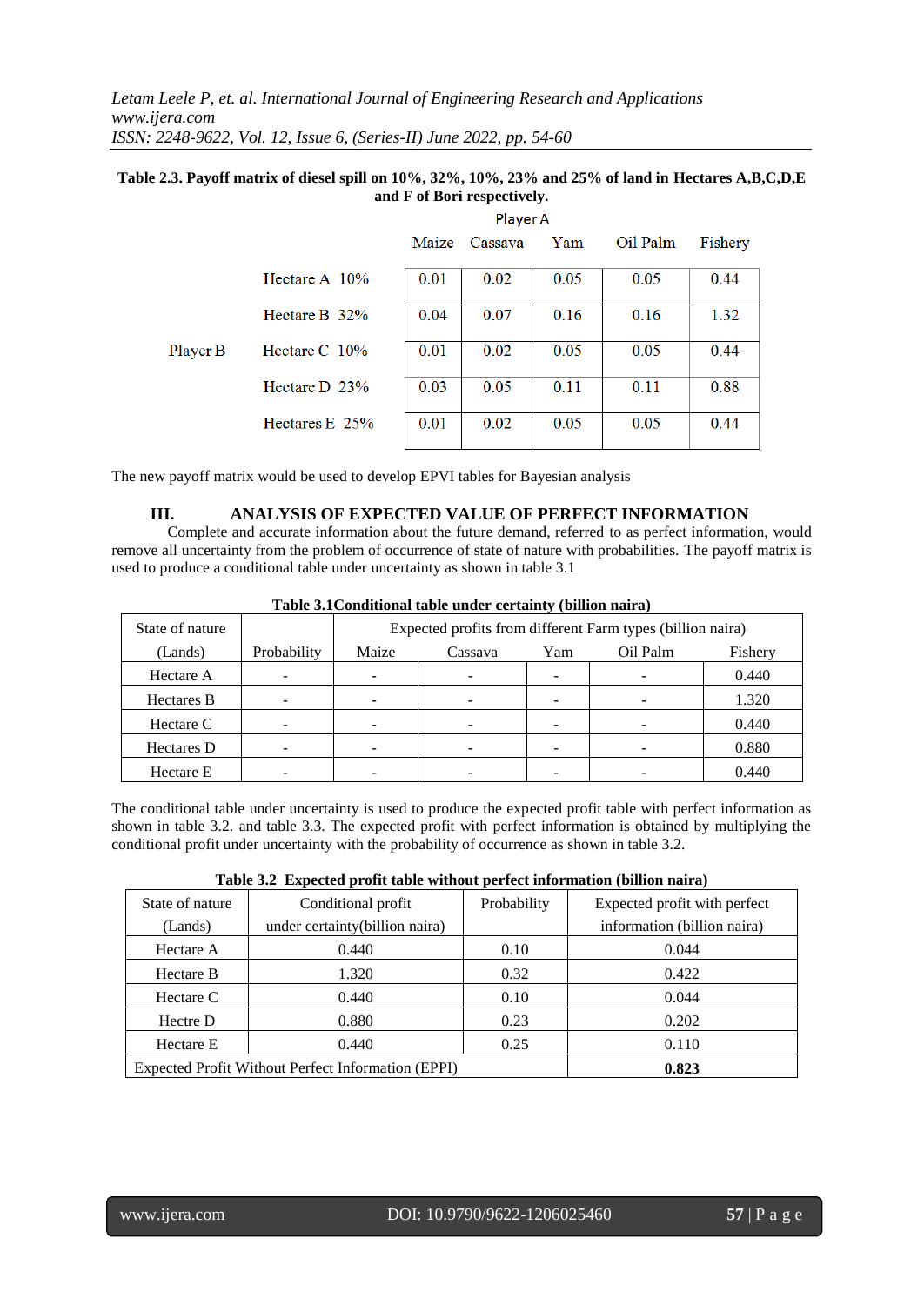*Letam Leele P, et. al. International Journal of Engineering Research and Applications www.ijera.com ISSN: 2248-9622, Vol. 12, Issue 6, (Series-II) June 2022, pp. 54-60*

| Table 3.3. Expected Monetary Value Table (billion naira) |             |       |                                                            |       |          |         |  |
|----------------------------------------------------------|-------------|-------|------------------------------------------------------------|-------|----------|---------|--|
| State of nature                                          |             |       | Expected profits from different Farm types (billion naira) |       |          |         |  |
| (Lands)                                                  | Probability | Maize | Cassava                                                    | Yam   | Oil Palm | Fishery |  |
| Hectare A                                                | 0.10        | 0.010 | 0.020                                                      | 0.050 | 0.050    | 0.440   |  |
| Hectare B                                                | 0.32        | 0.032 | 0.064                                                      | 0.160 | 0.160    | 1.408   |  |
| Hectare C                                                | 0.10        | 0.010 | 0.020                                                      | 0.050 | 0.050    | 0.440   |  |
| Hectare D                                                | 0.23        | 0.023 | 0.046                                                      | 0.115 | 0.115    | 1.012   |  |
| Hectare E                                                | 0.25        | 0.025 | 0.050                                                      | 0.125 | 0.125    | 1.100   |  |
| Total expected profit                                    |             | 0.100 | 0.200                                                      | 0.500 | 0.500    | 4.400   |  |

|  | Table 3.3 Expected Monetary Value Table (billion pairs |  |  |
|--|--------------------------------------------------------|--|--|

The expected value for perfect information is obtained by subtracting the expected profit without perfect information from the expected profit with perfect information as shown bellow.

Expected profit with perfect information= 4.4 billion naira Expected profit without perfect information= 0.823 billion naira Expected value of perfect information  $= 3.577$  billion naira.

#### **IV. RESULTS AND DISCUSSION**

#### **Table 4.1. Payoff matrix of accrued benefit from farm produce on five hectares of reclaimed diesel spill land in Bori per billion naira**

| <b>Player A</b>                                |                |      |      |      |      |      |  |  |
|------------------------------------------------|----------------|------|------|------|------|------|--|--|
| Oil Palm<br>Maize<br>Yam<br>Fishery<br>Cassava |                |      |      |      |      |      |  |  |
|                                                | Hectare A 10\% | 0.01 | 0.02 | 0.05 | 0.05 | 0.44 |  |  |
| <b>Player B</b>                                | Hectare B 32%  | 0.04 | 0.07 | 0.16 | 0.16 | 1.32 |  |  |
|                                                | Hectare C 10%  | 0.01 | 0.02 | 0.05 | 0.05 | 0.44 |  |  |
|                                                | Hectare D 23%  | 0.03 | 0.05 | 0.11 | 0.11 | 0.88 |  |  |
|                                                | Hectare E 25%  | 0.01 | 0.02 | 0.05 | 0.05 | 0.44 |  |  |

#### **Discussion of the result in table 4.1**

- i. Table 4.1 showed the payoff matrix of diesel spill that affected 10%, 32%, 10%, 23% and 25% of land in Hectre A,B,C,D,E and F of Bori respectively.
- ii. Player A plays his strategy to minimize cost of cultivating maize, cassava, yam oil palm and fishery while player B plays his strategy to maximize profit on hectare A,B,C,D and E
- iii. The value in the payoff matrix is the accrued benefit per million of a multipurpose multi objective project.

#### **Table 4. 2 Results of expected profit table with perfect information (billion naira)**

| State of nature | Conditional profit                                 | Probability | Expected profit with perfect |
|-----------------|----------------------------------------------------|-------------|------------------------------|
| (Lands)         | under certainty (Billion Naira)                    |             | information (Billion Naira)  |
| Hectre A        | 0.440                                              | 0.10        | 0.044                        |
| Hectre B        | 1.320                                              | 0.32        | 0.422                        |
| Hectre C        | 0.440                                              | 0.10        | 0.044                        |
| Hectre D        | 0.880                                              | 0.23        | 0.202                        |
| Hectre E        | 0.440                                              | 0.25        | 0.110                        |
|                 | Expected Profit Without Perfect Information (EPPI) | 0.823       |                              |

#### **Discussion of the result in table 4.2**

- i. The expected profit with perfect information is 4.4 billion naira from table 3.3
- ii. The expected profit without perfect information is 0.823 billion naira from table 4.2
- iii. The expected value of perfect information ( EVPI) is 3.577 billion naira.
- iv. The EVPI is the maximum amount of money that should be allocated for research that will optimally improve the GDP, performance and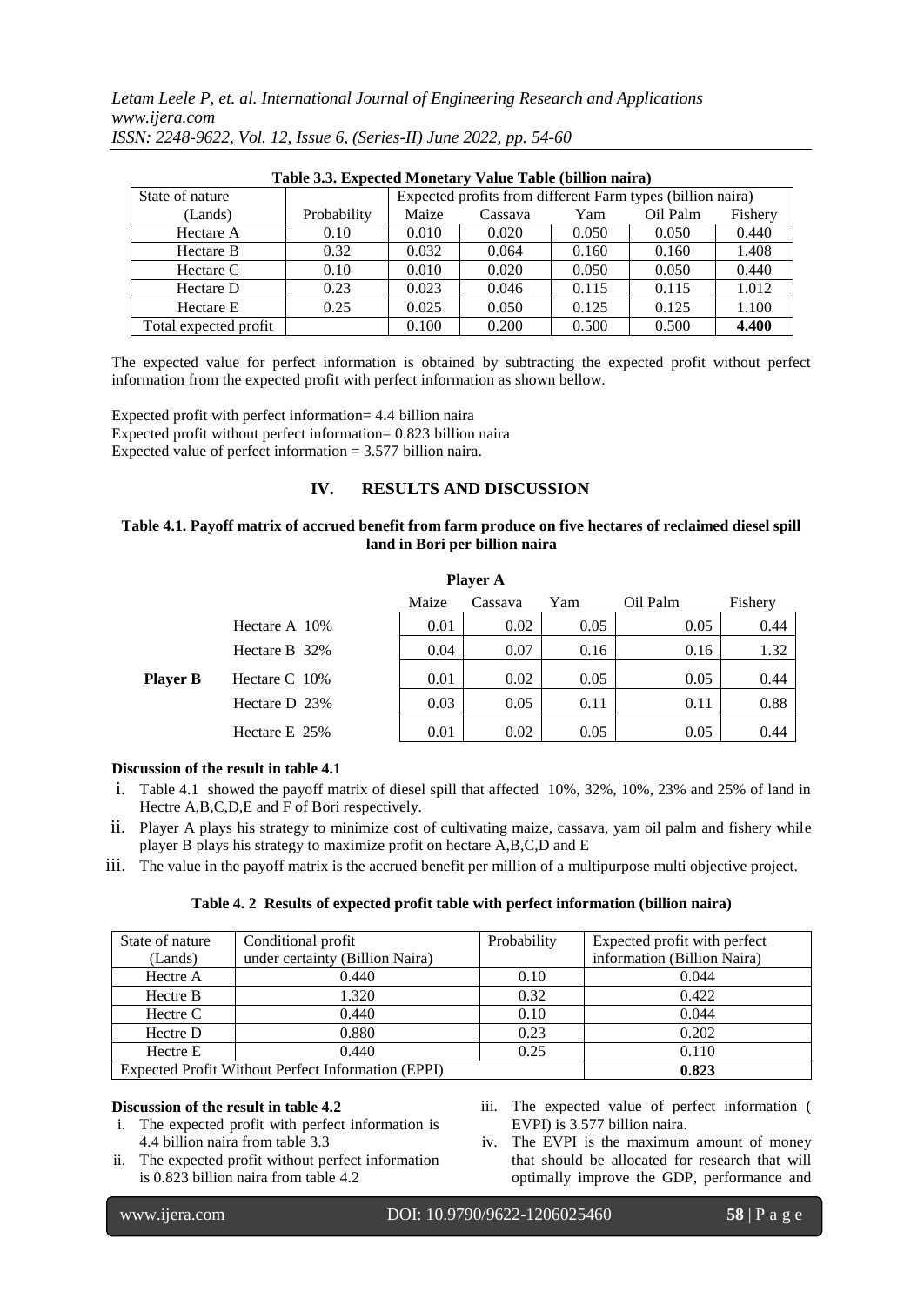sustainability of the multipurpose multi objective projects.

# **V. CONCLUSION**

The value in the payoff matrix used in this research is the accrued benefit per billion naira of a multipurpose multi objective farmland project. From the payoff matrix, the expected profit without perfect information is 0.823 billion naira (table 4.2). The expected monetary value of the project is same as the expected profit with perfect information which is 4.4 billion naira (table 3.3).The expected value of perfect information (EVPI) of the project is analysed to be 3.577 billion naira. Investors should allocate a maximum of 3.577 billion naira for research, creative innovations and technological development that will optimally improve the returns of investment, performance of project, and sustainability of the multipurpose multi objective farmland projects. Investors should not exceed the EVPI when reinvesting in research for the optimal growth of the organization. Future failure and eventual collapse of the farmland project is anticipated if EVPI is not invested in research, training of workforce, purchase of new supplicated equipment, entrepreneurship development etc. The EPVI should not also be exceeded to prevent collapse of the farmland project.

# **VI. RECOMMENDATION**

Federal ministry of environment, agriculture and national oil spill detection regulation agency (NOSDRA) in alliance with the legislative arm of government should sponsor bill for the adoption and implementation of the developed EPVI optimization model of reclaimed diesel spill farmland project since it will help fulfill ISO 14001:2015 requirements.

# **VII. CONTRIBUTION TO KNOWLEDGE**

The Bayesian expected opportunity loss model developed will help manager of multipurpose/multi-objective reclaimed oil spill farmland projects and other lucrative projects to take informed decision in investment that will optimally develop and sustain the projects.

This research work implements Bayesian expected value for perfect information model in solving the oil spill challenge in Bori-Ogloni farmland and agrees with ISO 14001:2015 requirements.

# **REFERENCES**

[1]. Akpotor E. (2019). Crude Oil Exploration and Exploitation In Niger Delta: A Christian Concern , *International Journal of Innovative* 

*Development and Policy Studies* 7(2):38-49, <http://seahipaj.org/journals-ci/june->2019/IJIDPS/full/IJIDPS-J-5-2019.pdf

- [2]. Amie-Ogan T. G., Petaba L. D., Leyira F. G., Nwikina B. B., Philip-Kpae F. O., and Akpan P. P. (2022). Diesel Spill Retention Modeling Of Niger Delta Soil", *International Journal of Engineering Research and Applications (IJERA)* , 12 (1):50-55, ISSN: 2248-9622 , www.ijera.com.
- [3]. Angelini P., (2019). An Original and Additional Mathematical Model Characterizing a Bayesian Approach to Decision Theory, *Journal of Mathematics Research, Canadian Center of Science and Education*, 11(3): 1-13. https://ideas.repec.org/a/ibn/jmrjnl/v11y2019i 3p1.html
- [4]. Aniefiok E. I. , Thomas A. H., Clement O.O., Ekpedeme R. A.&Iniemem J. I. (2018). Petroleum ydrocarbons Contamination of Surface Water and Groundwater in The Niger Delta Region of Nigeria, *Journal of Environment Pollution and Human Health.* 6(2) :51-61. DOI: 10.12691/jephh-6-2-2.
- [5]. Cook M. J. and Puri B. K (2017). Application of Bayesian decision-making to laboratory testing for Lime disease and comparison with testing for HIV, *International journal of general medicine*
- [6]. David R.I., Fabrizio R., and Refik S. (2019). Advances in Bayesian decision making in reliability*, European Journal of Operational Research*, Received 23 December 2017, Revised 9 March 2019, Accepted 13 March 2019, Available online 16 March 2019.doi.org/10.1016/j.ejor. 2019.03.018 https://www.sciencedirect.com/science/article /abs/pii/S0377221719302577
- [7]. Davis D. R.,Kisiel C.C. and Duckstein L. (2018). Bayesian decision theory applied to design in hydrology, *Journal of Water Resources Research*, doi.org/10.1029/WR008i001p00033
- [8]. https://agupubs.onlinelibrary.wiley.com/doi/1 0.1029/WR008i001p00033
- [9]. Gbinu K. S., Mahmud H., Akpan P. P., Badom F. Z., Nwiyor P. S. and Letam L. P. (2022). Profit Maximization Modeling Of Bori-Ogoni Multipupose Multi Objective Diesel Spill Land Reclamation Project, *International Journal of Engineering Research and Applications (IJERA)* , 12 (1) :37-41, ISSN: 2248-9622 [, www.ijera.com.](http://www.ijera.com/)
- [10]. Gupta P. K and Hira D. S. (2014). Operations Research,S Chand & Company Pvt. Ltd, New